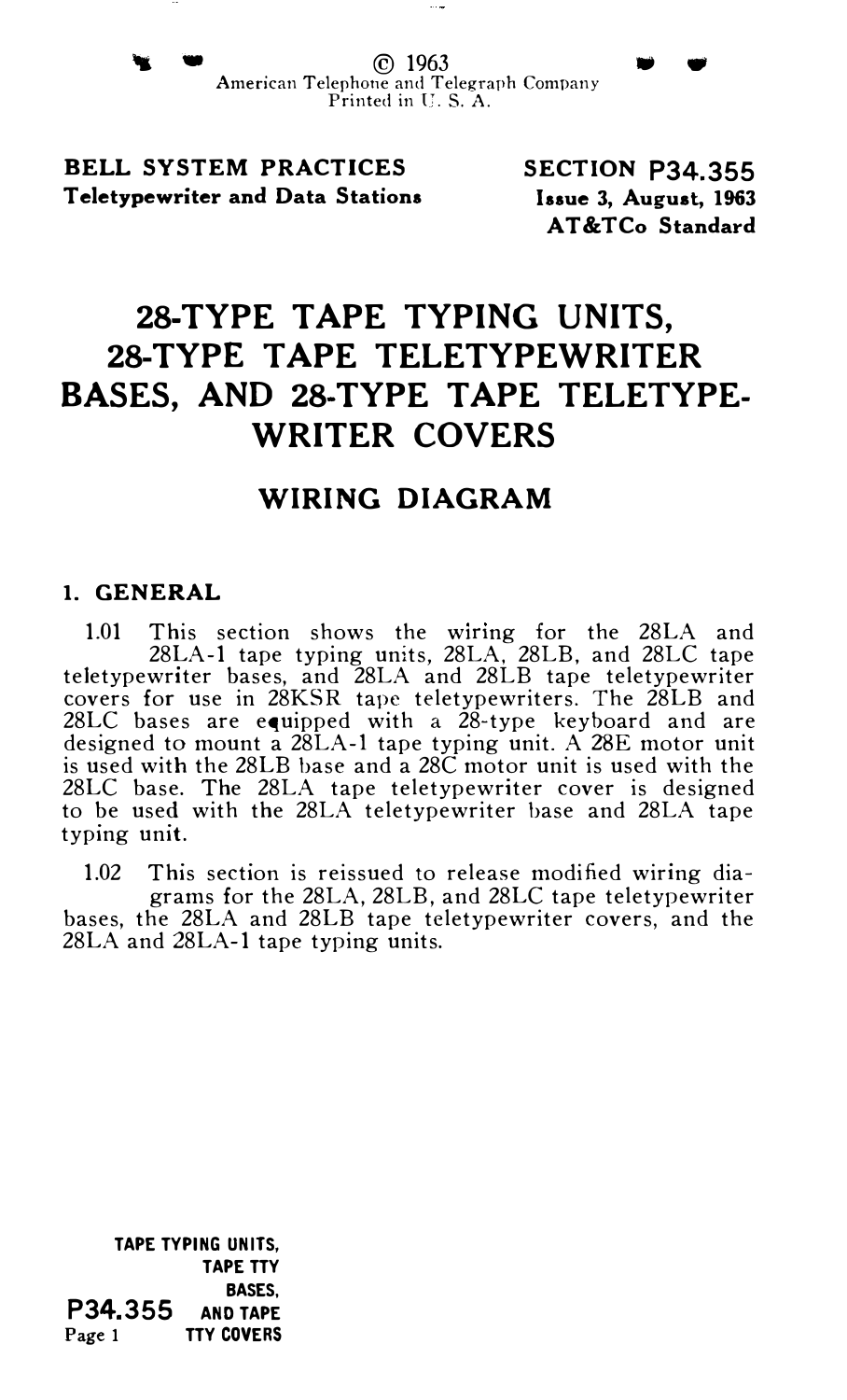

I. FOR 20 OR 30 MA OPERATION CONNECT SELECTOR MAGNETS AS SHOWN IN FIG. A

### 28LA and 28LA-1 Tape Typing Units



 $\hat{a}$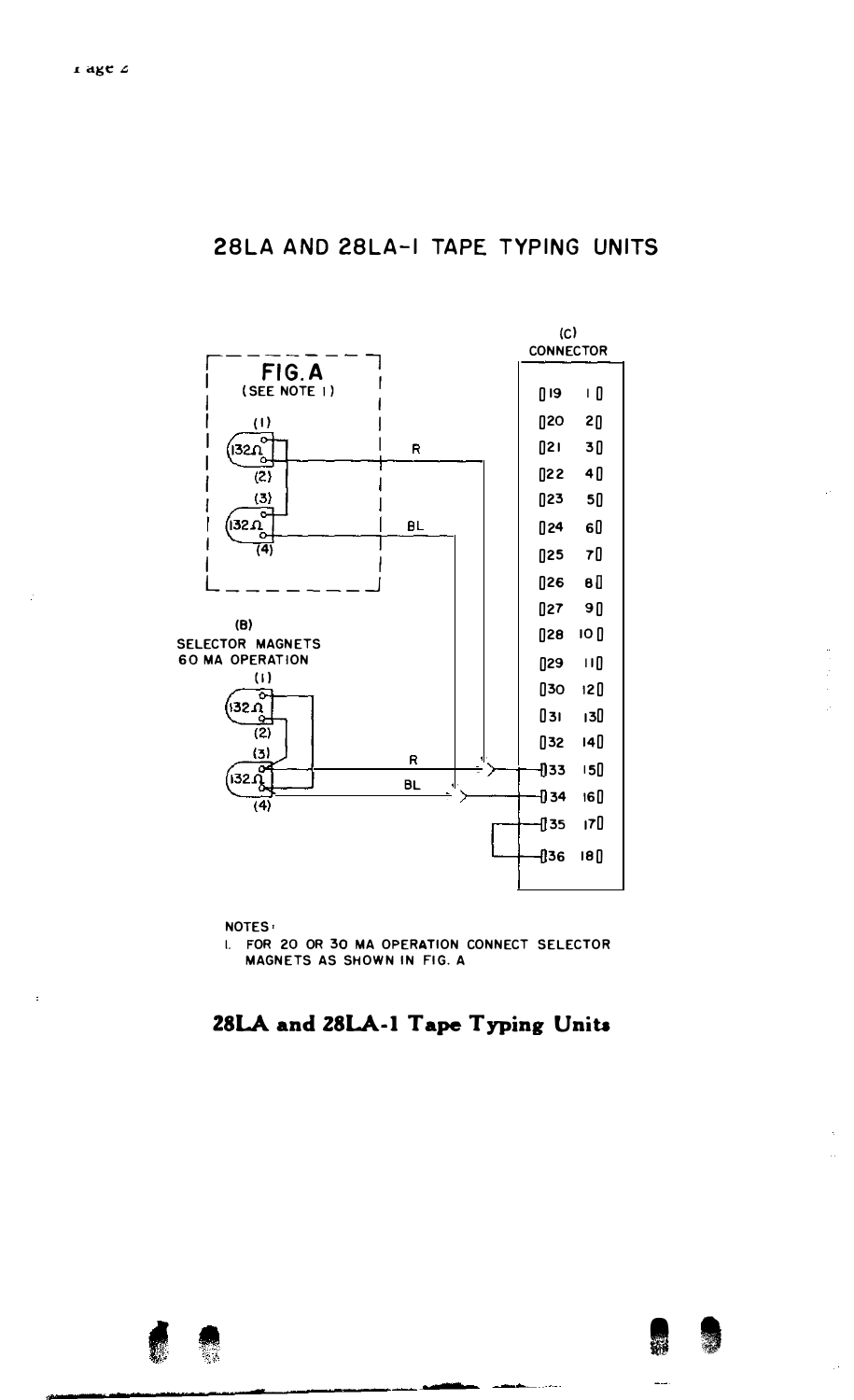



TAPE TYPING UNITS, TAPE TTY BASES, P34.355 AND TAPE Page 3 TTY COVERS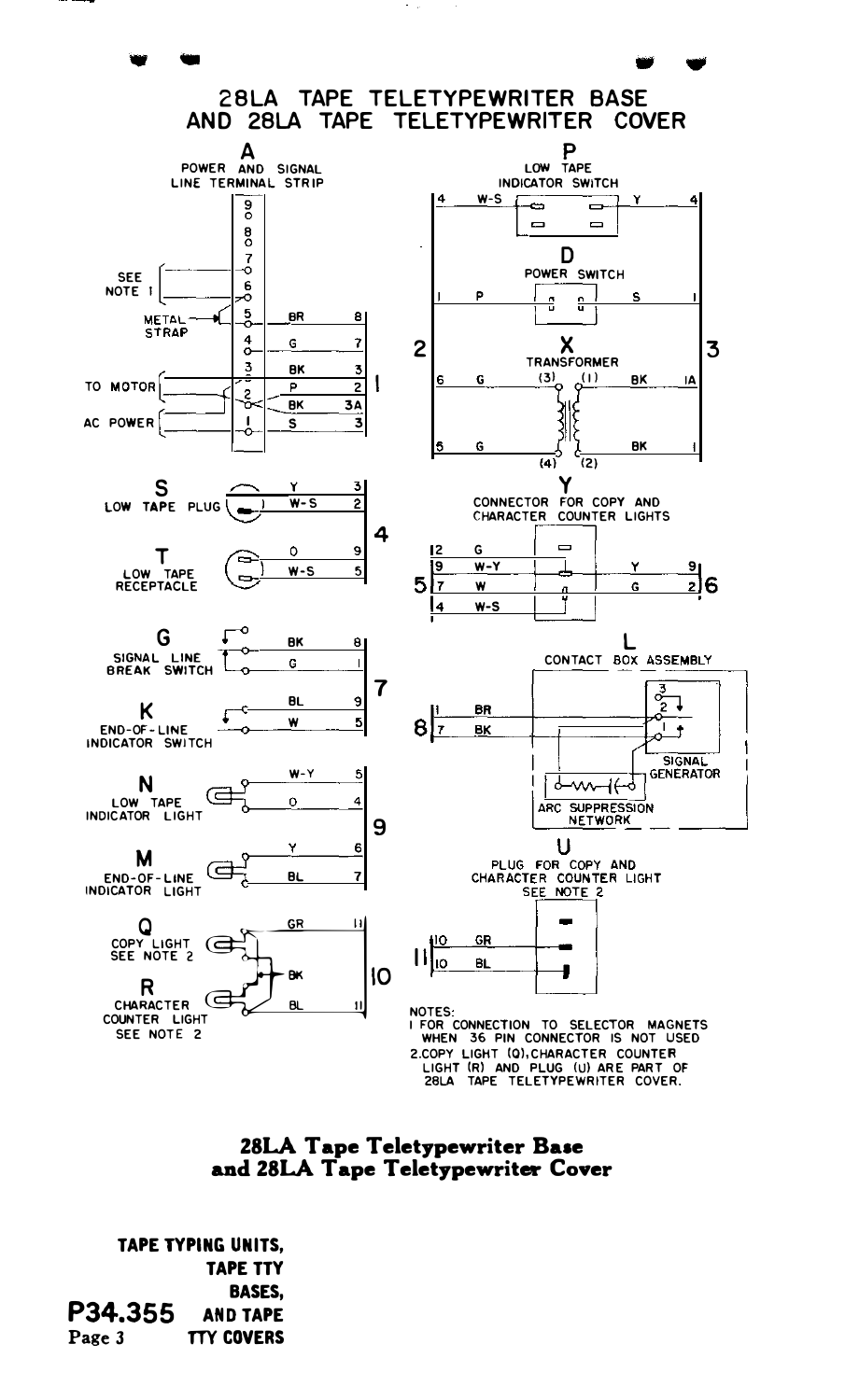

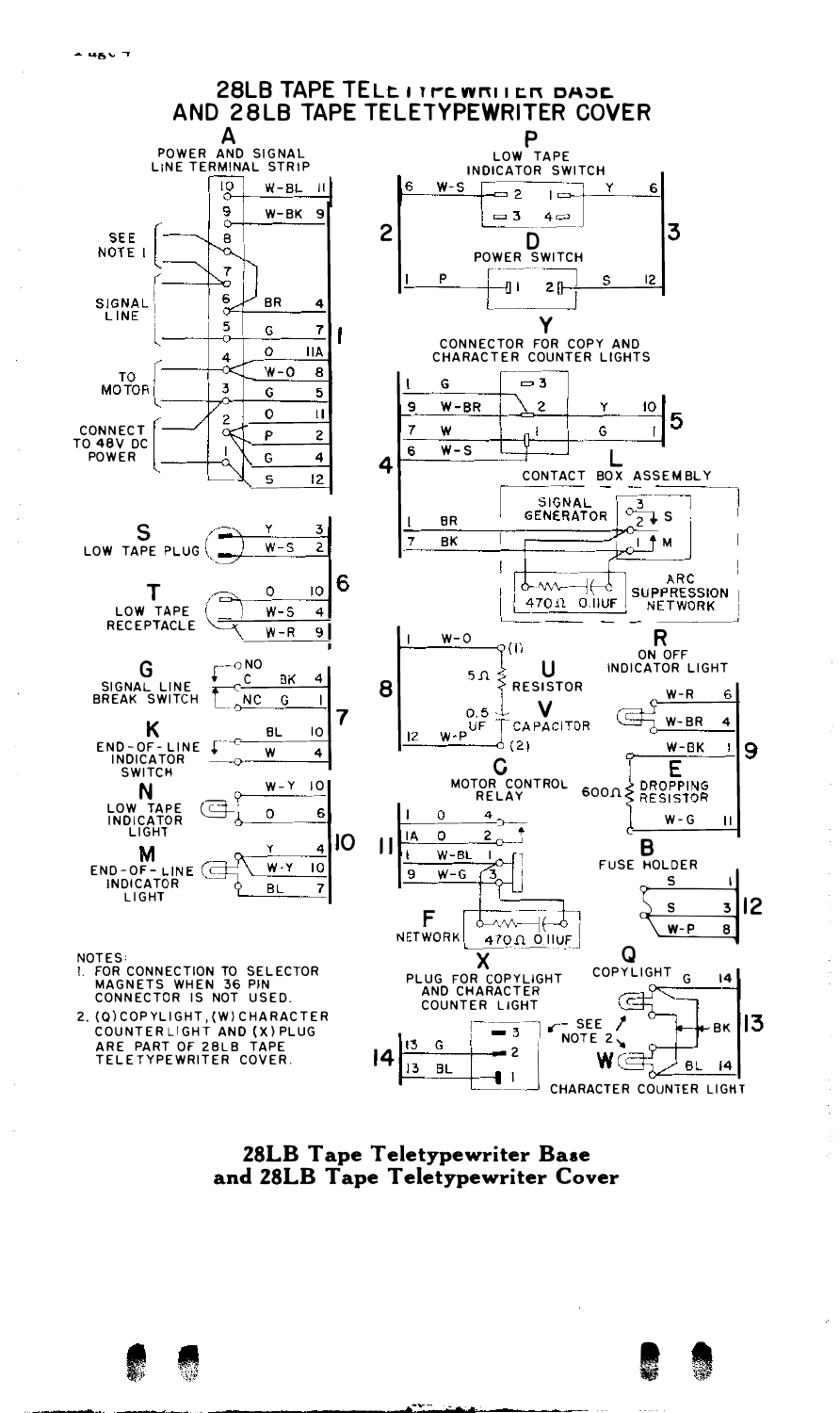

#### ZSLC Tape Teletypewriter Base and ZSLA Tape Teletypewriter Cover

TAPE TYPING UNITS, TAPE TTY P34.355 Page 5 5 Pages BASES, AND TAPE TTY COVERS